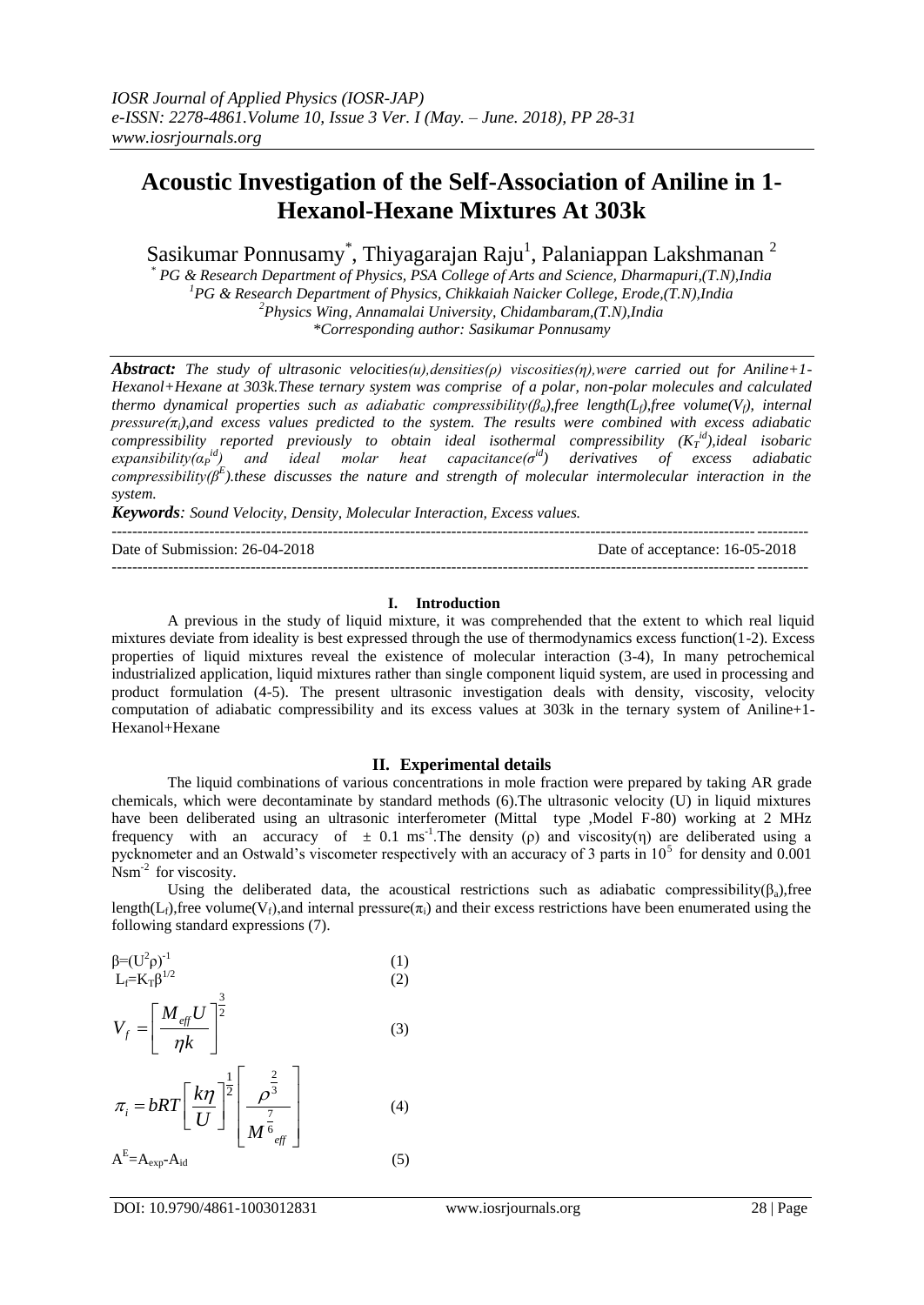$(6)$ 

 $A_{id} = \sum x_i A_i$ 

where,  $K_T$  is the temperature dependent constant having a value 201.1209×10<sup>-8</sup> in MKS system, k is a constant where,  $K_T$  is the temperature dependent constant having a value 201.1209×10<sup>-8</sup> in MKS system, k is a consta equal to  $4.28 \times 10^9$  in MKS system, unconventional of temperature for all liquids, b is the cubical packing fraction taken as 2 for all the liquids, R is the universal gas constant, T is the innovative temperature,  $M_{\text{eff}} = \Sigma x_i m_i$  where, x is the mole fraction and m is the molecular weight of i<sup>th</sup> component and A<sup>E</sup> stands for excess property of any given parameter,  $A_{\text{exp}}$  is the innovative value and  $A_{\text{id}}$  is the ideal value (8).

### **III. Theoretical Background**

From the measured data, adiabatic compressibility  $(\beta)$  and its excess values  $(\beta^E)$  were calculated using the following standard expression (9)  $\beta = 1/\rho U^2$ (1)

 $β^E = β_{exp} - β^{id}$  $(1.1)$ 

The ideal adiabatic compressibility  $\beta$  ( -(1/V<sup>id</sup>m)/  $\partial$  V<sup>id</sup>m/  $\partial$   $\rho$ )s<sup>id</sup> ), is calculated from the usual thermodynamic relation (10) having the ideal isothermal compressibility  $K_T^{id}$ , ideal isobaric expansibility  $\alpha_{p}^{id}$ , and the ideal molar heat capacitance  $\sigma$  and the experimental temperature T as

$$
\beta^{id} = K_T^{id} - T(\alpha_p^{id})^2/\sigma^{id}
$$

 $(1.2)$ 

The consideration of ideal mixing laws of thermodynamic Gibbs an properties (11)demands that the isothermal compressibility, thermal expansibility and the heat capacitance should be expressed in terms of ideal volume fraction  $\varphi$ <sub>i</sub> and hence,

$$
K_{T}^{id} = \sum \varphi_{i} K_{T,i}
$$
\n
$$
\sigma_{p}^{id} = \sum \varphi_{i} \sigma_{p,i}
$$
\n
$$
\sigma^{id} = \sum \varphi_{i} \sigma_{i}
$$
\n(1.3)\n
$$
\sigma^{id} = \sum \varphi_{i} \sigma_{i}
$$
\n(1.5)

As the molar volume Vm and the molar isobaric heat capacity  $C_{p,m}$  are mole fraction additive, the heat capacitance or the heat capacity per unit volume for the components can be done as  $\sigma = C_{p,m}/V_m$  (1.6)

and the ideal volume fraction as

 $\varphi_i = (X_i V_i) / \sum (X_i V_i) b$  (1.7)

The respective standard values of isothermal compressibility, isobaric expansibility and heat capacity for the components are taken from literature (12-14).

#### **IV. Results and Discussion**

The observed values of the system of Aniline+1-Hexanol+Hexane are presented in **Table -1**.The values of the density( $\rho$ ), viscosity( $\eta$ ), and ultrasonic sound (U) shown an increasing trend with increase in mole fraction of aniline in the systems.

**Table-1.** Values of density (ρ), viscosity (η), and ultrasonic velocity (U) of Aniline+1-Hexanol+ Hexane at 303k

| <b>Mole Fraction</b> |                | Q                          |                                 | U                |
|----------------------|----------------|----------------------------|---------------------------------|------------------|
| ${\bf X}_1$          | $\mathbf{X}_3$ | $\times$ kgm <sup>-3</sup> | $\times 10^3$ Nsm <sup>-2</sup> | $\text{ms}^{-1}$ |
| 0.0000               | 0.7000         | 725.3                      | 0.973                           | 1321.3           |
| 0.0777               | 0.2307         | 775.2                      | 0.994                           | 1351.2           |
| 0.2467               | 0.2460         | 855.3                      | 1.214                           | 1408.8           |
| 0.3558               | 0.2145         | 887.3                      | 1.345                           | 1439.0           |
| 0.4657               | 0.2304         | 929.0                      | 1.742                           | 1502.3           |
| 0.5362               | 0.2291         | 952.6                      | 1.943                           | 1538.1           |
| 0.6197               | 0.2306         | 996.4                      | 2.265                           | 1622.2           |
| 0.7000               | 0.0000         | 1008.6                     | 2.432                           | 1642.3           |

As ρ increases, the number of particles in a given region is increased and this leads to quick transfer of sound energy and thus velocity also increases (15-16), As aniline having a high boiling point, the energy between molecules of aniline is so high that the molecular bonds of aniline cannot be ruptured, whereas for 1 hexanol, it is not so. The increasing mole fraction aniline supports rupturing of components and hence, increase in viscosity (17) is expected. All the observed values vary linearly and this indicates the existence of interaction in the medium. This is in line with the observation made in some ternary system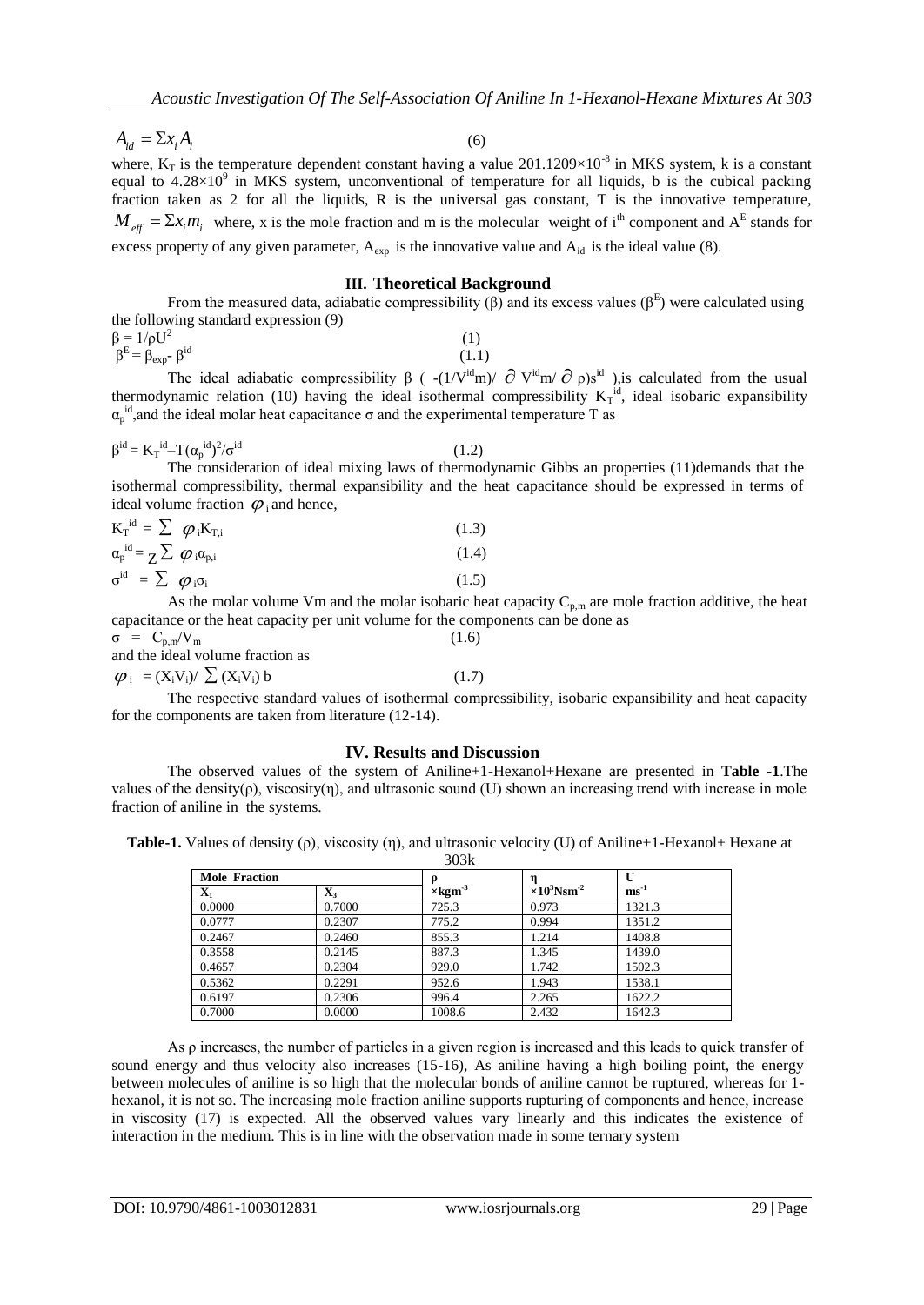| Mole Fraction |         |                                   | $L_{\rm f}$       | $\mathbf{V}_{\mathbf{f}}$                      | $\pi_i$             |
|---------------|---------|-----------------------------------|-------------------|------------------------------------------------|---------------------|
| $X_1$         | $X_{3}$ | $\times 10^{10}$ Pa <sup>-1</sup> | $\times10^{11}$ m | $\times 10^7$ m <sup>3</sup> mol <sup>-1</sup> | $\times 10^{-8}$ Pa |
| 0.0000        | 0.7000  | 7.8973                            | 5.6519            | 1.4285                                         | 3.9849              |
| 0.0777        | 0.2307  | 7.0655                            | 5.3459            | 1.4564                                         | 4.1061              |
| 0.2467        | 0.2460  | 5.8909                            | 4.8814            | 1.1728                                         | 4.6695              |
| 0.3558        | 0.2145  | 5.4426                            | 4.6920            | 1.0504                                         | 4.9383              |
| 0.4657        | 0.2304  | 4.7316                            | 4.3748            | 0.7705                                         | 5.6121              |
| 0.5362        | 0.2291  | 4.4401                            | 4.2379            | 0.6799                                         | 5.9410              |
| 0.6197        | 0.2306  | 3.8137                            | 5.9276            | 0.6008                                         | 6.3043              |
| 0.7000        | 0.0000  | 3.6760                            | 5.8560            | 0.5697                                         | 6.3675              |

**Table-2.** Values of adiabatic compressibility  $(\beta_0)$ , free length  $(L_f)$ , free volume  $(V_f)$  and internal pressure  $(\pi_i)$  of Aniline+1-Hexanol+Hexane at 303k

The calculated values of  $\beta_a$ , L<sub>f,</sub> V<sub>f,</sub> and  $\pi_i$  for the present system are given **Table .2.** As expected  $\beta_a$  and  $V_f$  are continuously decreasing with increasing mole fraction of aniline [18]. The inspection of these trends reveals a unanimous higher  $β_a$  (and  $V_f$ ) which reveals that the present system can provide some compactness, and the observed trend of  $L_f$ -confirms the existence of strong dipolar type interaction is evident.

The V<sub>f</sub> and  $\pi_i$  values are behaving mutually opposite to each other. Decreasing V<sub>f</sub> and increasing  $\pi_i$ values with increasing mole fraction of aniline is noticed, as observed in other liquid system [19]. Further, the gradual increase in  $\pi_i$  indicates that the adhesive forces between the components are much more enhanced then the cohesive forces within the component. All the observation fully supports the existence of dipolar type interaction, especially at higher mole fraction aniline. To confirm the existence of interaction in system, it's to calculate the excess values of the parameter considered in the work.

The excess parameters have been calculated and are illustrated in **figures 1-4.** The values for ternary mixture are  $\beta_a^E$  and  $\overline{L}_f^E$  shows a continuous increase in magnitude and confirms that the strong interaction are enhanced as aniline mole fraction is increased. The trends of  $V_f^E$  and  $\pi_i^E$  are initial trends negative and exhibit a dip at 0.3 mole fraction of aniline. Further, a more or less symmetrical variation is noticed on either side of the dip in both  $V_f^E$  and  $\pi_i^E$  values[20]. The observation support that all the added aniline are in the cluster formation with hexane+1-hexanol binary complexes at this mole faction.



Fig-2: Mole fraction vs Excess Adiabatic Compressibility



Fig-3: Mole fraction vs Excess Free volume

ö3

63

 $0.4$ 

mole fraction of aniline

 $\overline{\phantom{a}}$ 

Fig-4: Mole fraction vs Excess Internal Pressure.

Fig-2: Mole fraction vs Excess Free Length.

ts.

1.0

os

 $\alpha$ 

o. os  $\alpha$ 

-as

 $V_*$   $\times$  10' m<sup>3</sup>mol<sup>-1</sup>